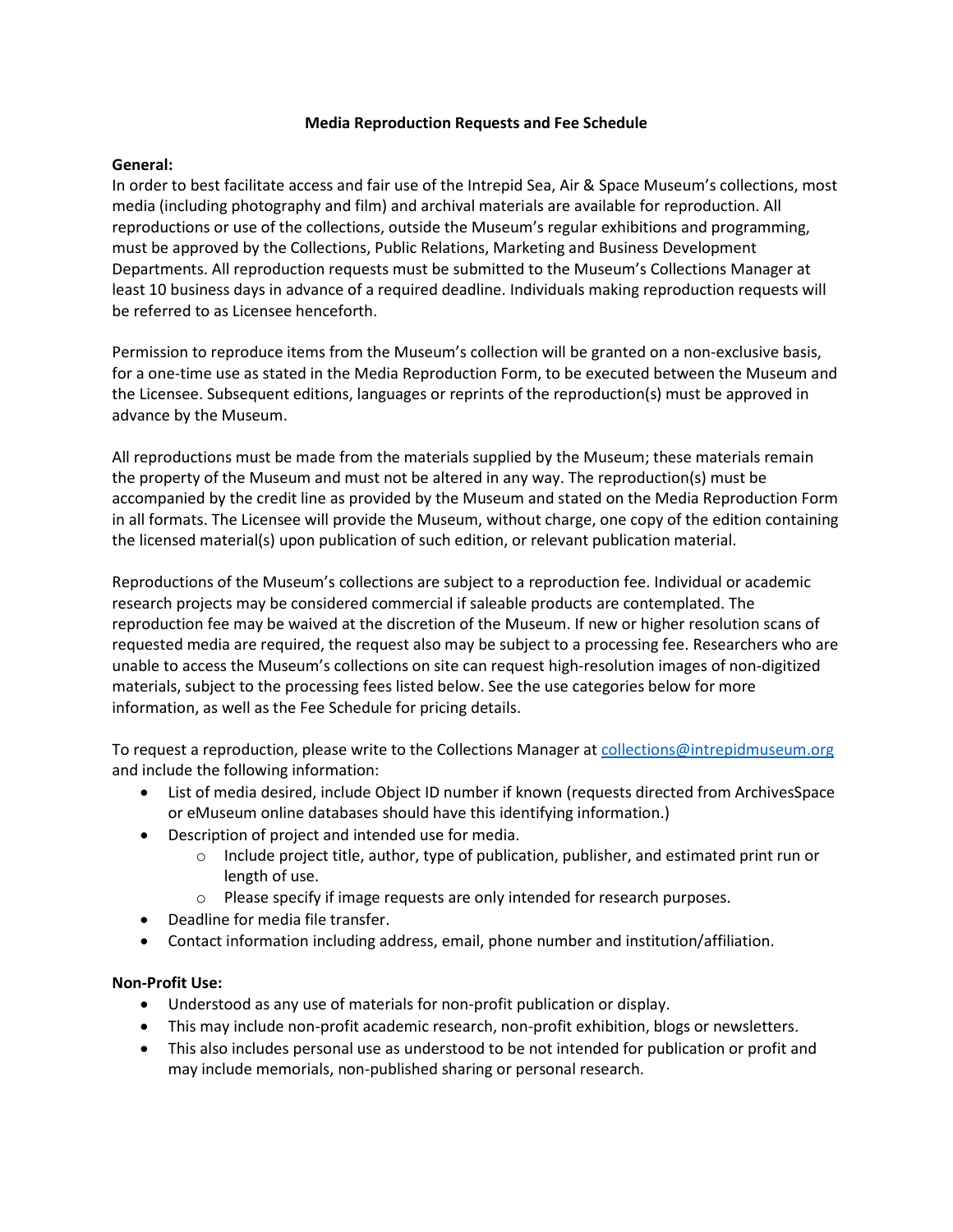### **For-Profit/Commercial Use:**

- Understood as any use of materials for for-profit publication or display.
- This may include use in any television or film production, for-profit print (book or media) or other for-profit publications, advertisements or research.

# **Media Files:**

Reproductions will be provided in the form of a 600 DPI, 24-bit color scale digital image file, in either TIFF or JPEG format, as requested by the Licensee. File size and format for film and moving image reproductions will be coordinated by Collections Department staff. Media files will be provided to the Licensee using a Museum-approved file-sharing service. Files will not be transferred until fee payment (if applicable) is complete.

# **Copyright:**

In some cases, the Museum owns only the physical object and does not assume copyright ownership. The Museum will inform the Licensee if it does not own copyright for requested materials. The Licensee is responsible for clearing copyright and any other rights that may be vested in requested media.

# **Scope:**

All items to be reproduced will be listed on the Media Reproduction Form. The Licensee should carefully review the form to ensure that it accurately captures the scope of the request. Requests to reproduce other material, beyond what is listed on the form, may result in additional fees.

# **FEE SCHEDULE**

All fees will go towards the maintenance and service of the Museum's collections. Standard turnaround time is 10 business days. Rush requests are subject to approval by the Collections Department and may result in a fee double the cost of the total order.

### **Processing Fees:**

| <b>Number of Files to be Provided</b> | <b>Non-Profit Use</b>          | <b>For-Profit/Commercial Use</b> |
|---------------------------------------|--------------------------------|----------------------------------|
| Existing Hi-Res Scan/File $(0 - 5)$   | \$0                            | \$0                              |
| Existing Hi-Res Scan/File (5+)        | \$15 per hour to process after | \$25 per hour to process after   |
|                                       | five files                     | five files                       |
| New Hi-Res Scan/File $(0 - 5)$        | \$25 flat fee                  | \$50 flat fee                    |
| New Hi-Res Scan/File (5+)             | Flat fee $+$ \$50 per hour to  | Flat fee + $$100$ per hour to    |
|                                       | process after five files       | process after five files         |
| 32GB Flash Drive (includes            | \$25 each                      | \$50 each                        |
| domestic shipping)                    |                                |                                  |

### **Reproduction Fees:**

| <b>Media File Use Category</b>                | <b>Non-Profit Use</b> | <b>For-Profit/Commercial Use</b> |
|-----------------------------------------------|-----------------------|----------------------------------|
| Publication, Interior $(0 - 5,000$ print run) | \$50 per file         | \$100 per file                   |
| Publication, Interior (5,000+ print run)      | \$100 per file        | \$150 per file                   |
| Publication, Interior (worldwide)             | \$150 per file        | \$200 per file                   |
| Publication, Cover $(0 - 5,000$ print run)    | \$150 per file        | \$200 per file                   |
| Publication, Cover (5,000+ print run)         | \$200 per file        | \$250 per file                   |
| Publication, Cover, (worldwide)               | \$250 per file        | \$300 per file                   |
| Website, Interior                             | \$50 per file         | \$100 per file                   |